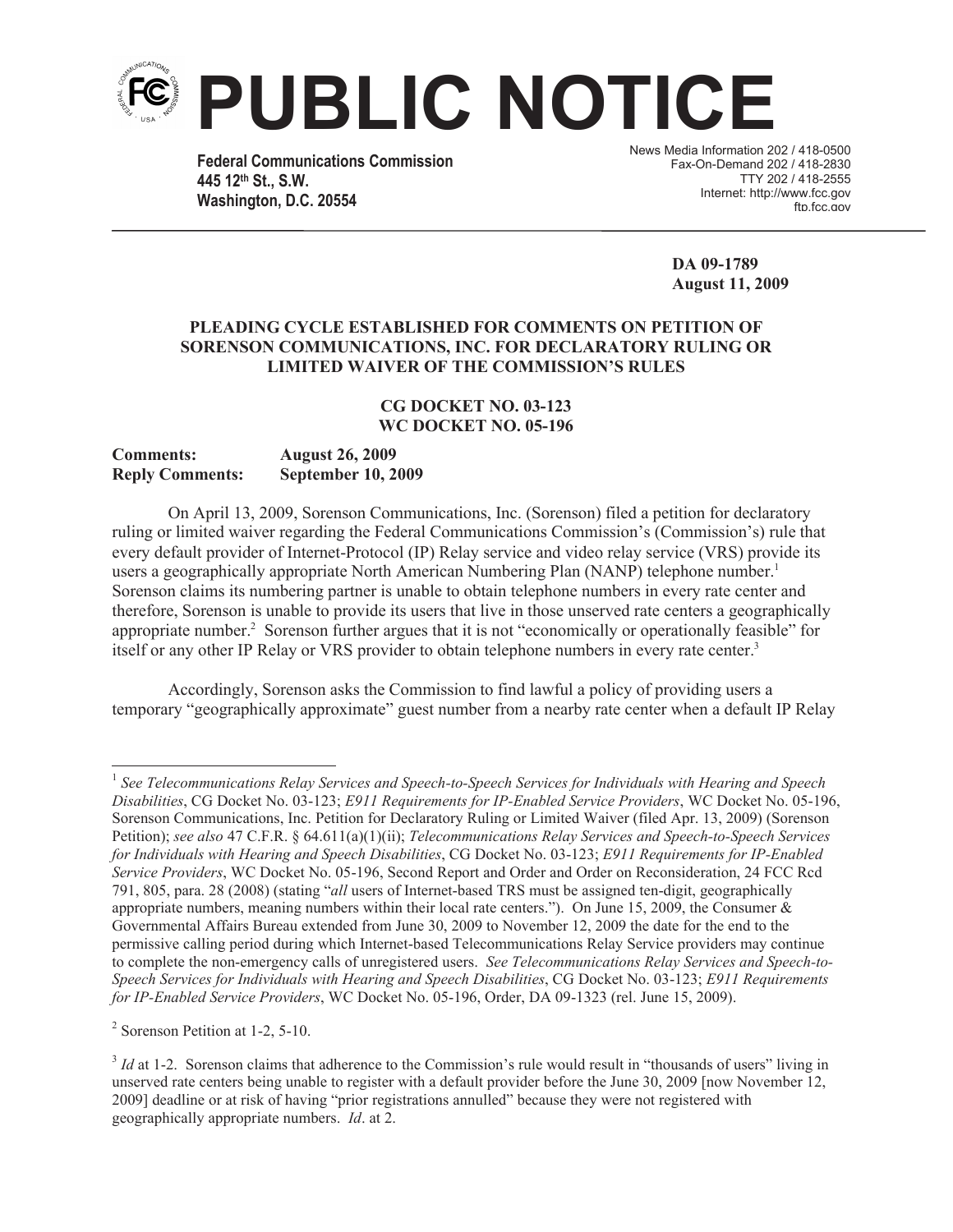or VRS provider is unable to provide a geographically appropriate number.<sup>4</sup> Alternatively, Sorenson asks the Commission to grant a temporary waiver of its rule to allow the assignment of temporary "geographically approximately" guest numbers.<sup>5</sup>

This matter shall be treated as a "permit-but-disclose" proceeding in accordance with the Commission's *ex parte* rules. *See* 47 C.F.R. §§ 1.1200, 1.1206. Persons making oral *ex parte* presentations are reminded that memoranda summarizing the presentations must contain summaries of the substance of the presentations and not merely a listing of the subjects discussed. More than a one- or twosentence description of the views and arguments presented generally is required. *See* 47 C.F.R. § 1.1206(b). Other rules pertaining to oral and written *ex parte* presentations in permit-but-disclose proceedings are set forth in section 1.1206(b) of the Commission's rules, 47 C.F.R. § 1.1206(b).

All filings must be addressed to the Commission's Secretary, Marlene H. Dortch, Office of the Secretary, Federal Communications Commission, 445 12th Street, SW, Suite TW-A325, Washington, DC 20554. Parties should also send a copy of their filings to the Competition Policy Division, Wireline Competition Bureau, Federal Communications Commission, 445 12th Street, SW, Washington, DC 20554, or by e-mail to CPDcopies@fcc.gov. Parties shall also serve one copy with the Commission's copy contractor, Best Copy and Printing, Inc. (BCPI), Portals II, 445 12th Street, SW, Room CY-B402, Washington, DC 20554, (202) 488-5300, or via e-mail to fcc@bcpiweb.com.

Comments may be filed using the Commission's Electronic Comment Filing System (ECFS) or by filing paper copies.

- Electronic Filers: Comments may be filed electronically using the Internet by accessing the ECFS: http://www.fcc.gov/cgb/ecfs/. Filers should follow the instructions provided on the website for submitting comments.
	- For ECFS filers, if multiple docket or rulemaking numbers appear in the caption of this proceeding, filers must transmit one electronic copy of the comments for each docket or rulemaking number referenced in the caption. In completing the transmittal screen, filers should include their full name, U.S. Postal Service mailing address, and the applicable docket or rulemaking number. Parties may also submit an electronic comment by Internet e-mail. To get filing instructions, filers should send an e-mail to  $\text{ecfs@fcc.gov}$ and include the following words in the body of the message: get form <your email address>. A sample form and directions will be sent in response.
- Paper Filers: Parties who choose to file by paper must file an original and four copies of each filing. If more than one docket or rulemaking number appears in the caption of this proceeding, filers must submit two additional copies for each additional docket or rulemaking number.

Filings can be sent by hand or messenger delivery, by commercial overnight courier, or by firstclass or overnight U.S. Postal Service mail (although we continue to experience delays in

<sup>&</sup>lt;sup>4</sup> Sorenson Petition at 2, 11-14. Sorenson states it will bring these situations to the attention of the Wireline Competition Bureau (Bureau) and that with the assistance of the Bureau, it will "offer users in that rate center the ability to replace their geographically approximate numbers with geographically appropriate ones." *See id*. at 12.

<sup>5</sup> *Id*. at 2, 14-16.